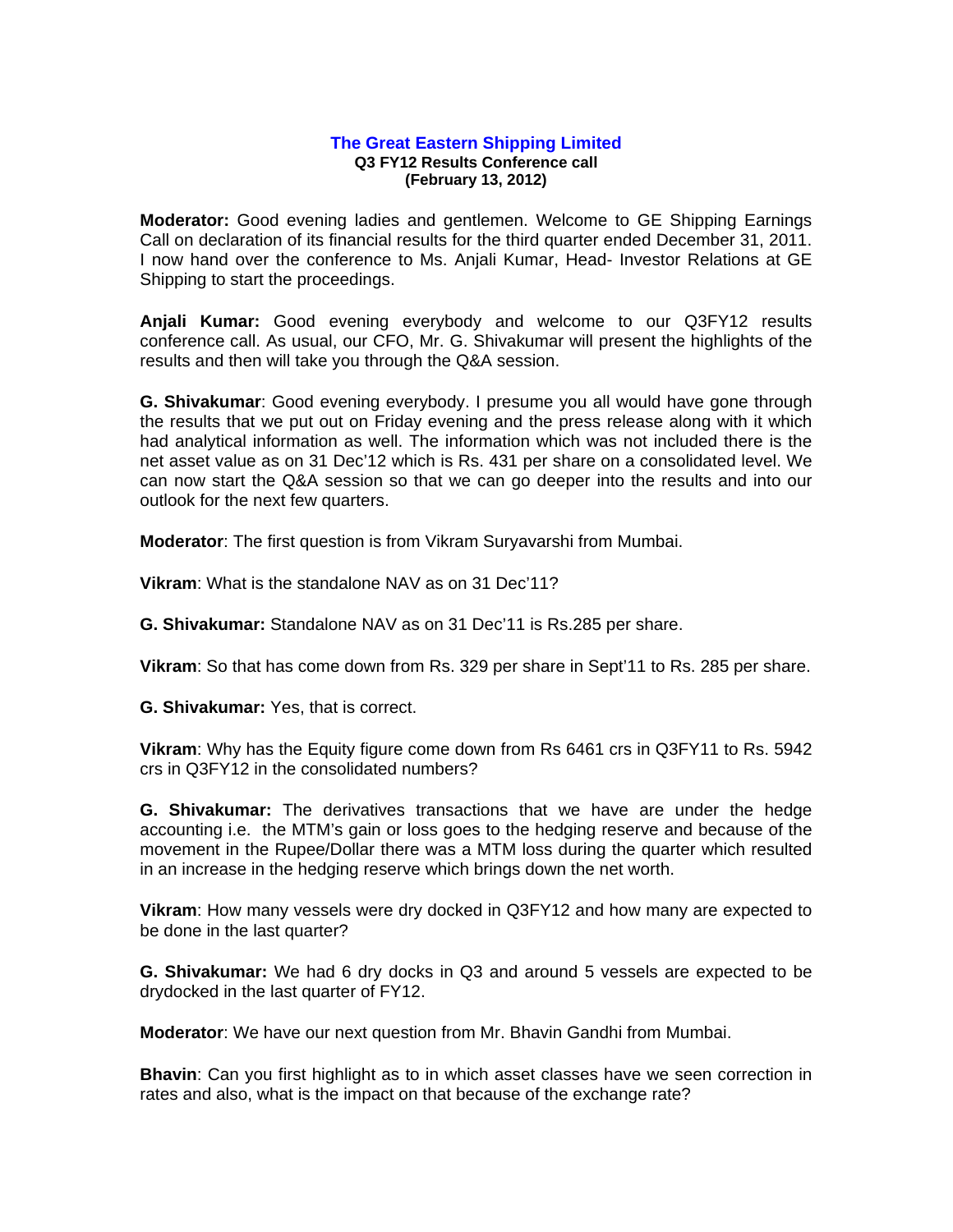**G. Shivakumar:** The asset prices across the sector, be it in tankers and dry bulk have fallen between 12% to 20% from beginning of October and December end. On a yearon-year basis it has declined by 25% to 30%. So, it is not that any particular asset class has outperformed the others. Of course, the very modern assets have stood up a little better.

**Bhavin**: And has there been a significant impact because of the exchange rate?

**G. Shivakumar:** Yes, exchange rate would help to improve the NAV because all these are denominated in US dollars. On the other hand, of course, we have most of our borrowings which are dollar denominated. So, it is fairly balanced. We have not had any great positive or negative impact on account of the exchange rate on the net asset value.

**Bhavin**: Could I have the CWIP numbers for the shipping & offshore?

**G. Shivakumar:** Shipping CWIP as of 31<sup>st</sup> December is close to \$160 mn. In offshore, it is about \$85 mn.

**Bhavin:** What are the utilization levels in the offshore assets?

**G. Shivakumar:** The utilization was just under 94% for PSVs; 80% for AHTSVs; MPSSVs were 93%; ROVSVs at 96% and Rigs are 100%.

**Bhavin**: Even though we are seeing decent utilization levels for all our assets, why has the ROC been so low?

**G. Shivakumar:** That is including the work-in progress. So, we will be about 10% ROC without taking the work-in progress which will yield close to about 20% ROE.

**Moderator**: The next question is from Mr. Krishna Raj from Bengaluru.

**Krishna Raj**: My question is related to the Rs 600 odd crs debit balance that we added this year to the hedging reserve account and so that led me to understand the various derivative instruments that we use and how they get reflected in the financial statements. So, I went to the 'Annual Report' and then I saw that there are some JPY/USD swaps that we use. So, I wanted to know what was the purpose behind those swaps and whether we are protected against adverse movements in USD/JPY? And second was, I also saw some currency options. So I just wanted to understand what those currency options were and what were the cash flows items that are being hedged with these instruments?

**G. Shivakumar:** The first point we will take up is the JPY/USD. That is actually a pretty simple transaction. Money was available when we were looking to borrow. JPY funding was available and therefore it was borrowed in JPY. This is for acquisition of vessels. Our standard position is that we would like to borrow US Dollars, because our assets are US Dollar-denominated and our revenues are mostly dollar-denominated. So, we have borrowed in JPY but immediately swapped those into US Dollars and therefore ended up with the US Dollar exposure on the liability. So, that is the JPY/USD. We have no net exposure to JPY at all. So, that is one. Second is on the option. These are basically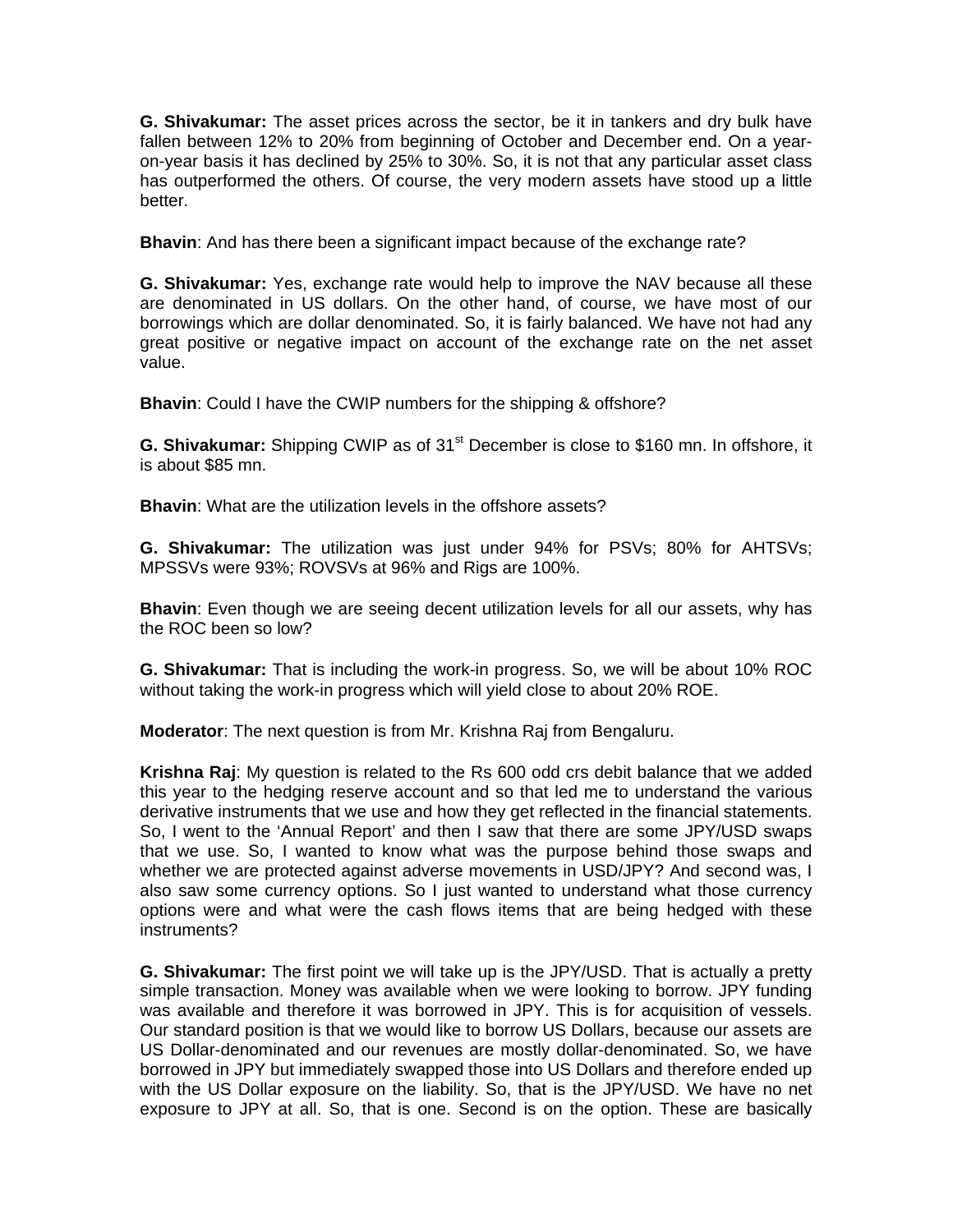dollar sold positions where we have hedged our revenue inflows by selling forward using structured products and so, this is hedging our future revenue. Basically we have sold forward some of our expected future revenues.

**Krishna Raj**: The other question that I had was, for all practical purposes the functional currency on the business is US Dollars. That is my understanding. And free cash is mostly held in INR and that leads to exposure to adverse fluctuations. So I wanted to understand whether my thinking is right and what is the rationale if the functional currency basically USD but free cash is held in INR?

**G. Shivakumar:** You are right. Our base business currency is US Dollars but the free cash because of regulatory requirements can't be remitted out in dollars. We can only remit out for specific purposes. So if we have a surplus in the Rupee account, we cannot just convert it to dollars and keep it in dollars. What you are pointing out is correct, there is a mismatch in that case but we cannot do anything about it because we are not allowed to take it out except for specific purposes. So, for instance, if we borrowed money in the local market, that money will be placed here till we can find the utilization for it and remit it overseas.

**Krishna Raj**: And my last question is that I presume bulk of the movement in hedging reserve account would be on account of the USD/INR to swap your Rupee liability to dollar liability. Is my understanding right?

**G. Shivakumar:** That is perfect. A lot of that of course has changed in the last month, month-and-a-half.

**Moderator**: The next question is from the line of Abhishek Ghosh from B&K Securities.

**Abhishek**: What is the coverage in Shipping across both the segments in FY13.

**G. Shivakumar:** Overall, we are a little under 20% where it is lower for Dry Bulk around 10% and a little over 20% for Tankers.

**Moderator**: We have our next question from Mr. Trilok from Birla Sunlife Insurance.

**Trilok**: If you could just give us your broad outlook in both of your businesses, and also, what are the number of assets you are going to add in the offshore business in the next 12 months or so?

**G. Shivakumar:** First, I will give you the number of assets which are going to be added. In Shipping, of course, we have nothing which is pending in the order book. In offshore, we have one rig and three ROV Support Vessels which will be delivered within the next 12 months. That is the order book in the whole group. Now, coming to the outlook and when you said both businesses, I think you mean Shipping and Offshore. For Shipping, overall the outlook is not looking very good. The supply position for 2012 seems to be very strong in terms of number of ships that are getting delivered and even taking substantial amount of slippages into our calculations we believe that fleet growth could easily be in double-digits on the Dry Bulk side. And on the Tanker side, maybe a little less than that but still quite a solid number. So, we expect maybe 6-8% growth in the crude fleet in this year, in the products segment a little lower and in Dry Bulk definitely in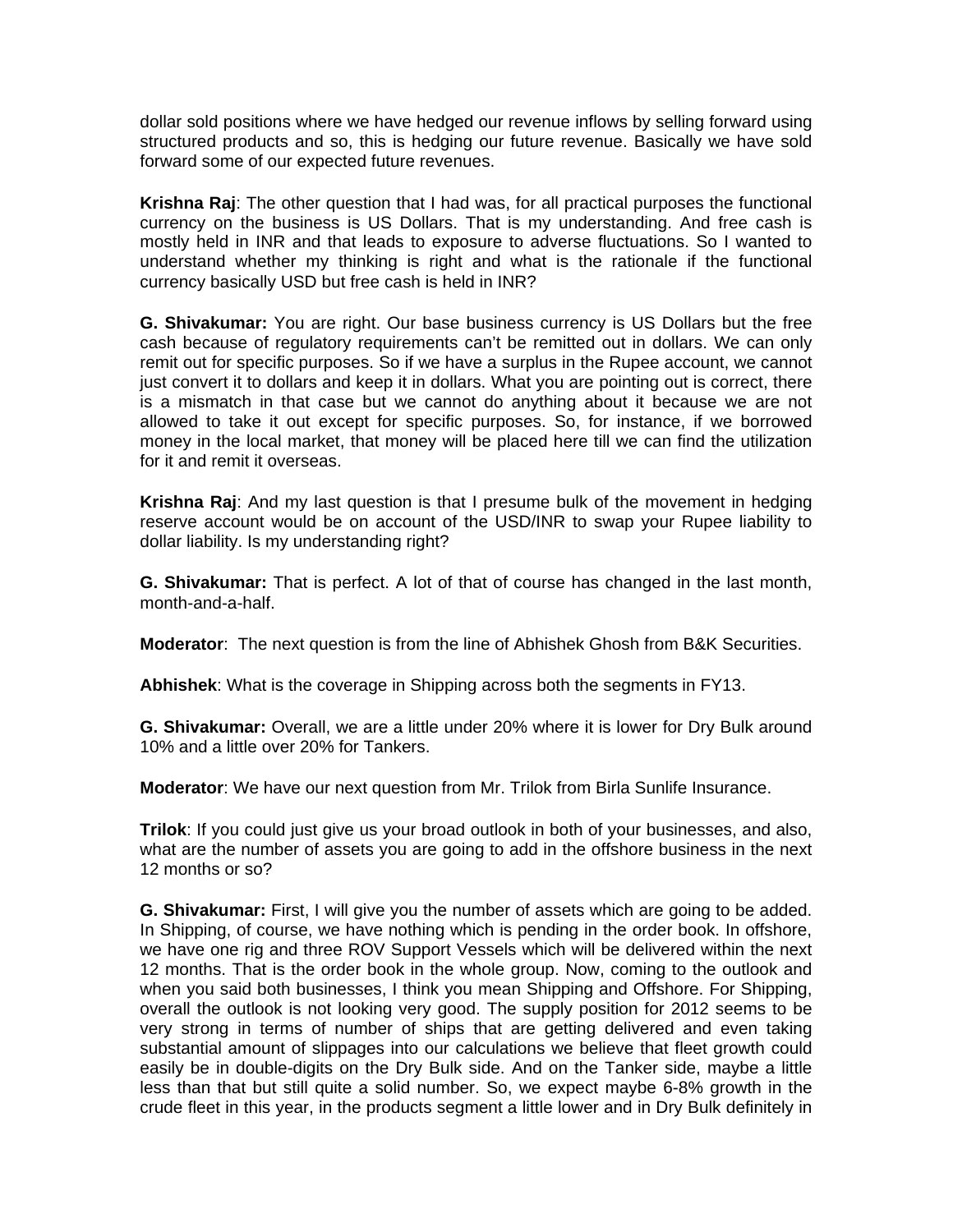the double-digits. We have not seen much scrapping take place. In Dry Bulk this year we have about 20% of fleet additions if all the deliveries go through. Last year was a big year for scrapping for Dry Bulk, but still only 20 million dead weight which is about 3% to 3.5% of the fleet was scrapped and therefore we expect a pretty solid increase in the fleet capacity in this year. As a result we do not expect earnings to be strong in this year. In Tankers, at least we have seen some scrapping happening. We have seen older vessels drop quite rapidly in value. And by older I am not talking of 20-year vessel, I am talking about the vessels which are in the age group of 10-15 years, so built in the late 90s. The drop in the values of those has been quite stunning from the middle of last year and so, we have seen quite a few of vessels going for scrap. Based on the oil demand projections which is running at anywhere between 1.3% and 1.6% for Calendar 2012, probably the growth in demand for cargo carriage maybe 3%-4% and we expect that fleet growth might be a little higher than that and therefore we do not expect earnings to be much higher than the previous year.

**Trilok**: Do you believe given the fact that you have already seen a substantial drop in the charter rates, there is further scope for downfall in the asset prices?

**G. Shivakumar:** Dry bulk charter rates have seen a bad market only for the last maybe two to three months. Before that the Dry Bulk market was pretty decent especially for the smaller bulkers where we operate between 40,000 and 80,000 tonnes. We have already seen a drop in the value of some of these assets. So, I would not say with confidence that these values have bottomed out. There are two things; one is the earnings, the second is a lot of it comes from the selling itself, which is when ship owners are unable to meet their obligations and banks take over and sell the assets to enforce a security. That can cause a drop as well. We have seen a couple of those cases happen though they have not had so much of an impact but if that accelerates then we could have an issue. As the market remains bad we will see people probably defaulting on their payments and therefore more of the enforcement or security happens and ships getting sold. That could lead to further step down in asset value. The other thing which has happened is that very modern assets have held values, especially on the Tanker side,

**Trilok**: What is the scenario in the Offshore business?

**G. Shivakumar:** On the Offshore business the activity levels remain strong and are widely expected to get stronger. The E&P budgets we see from different surveys are going to be up this year from previous year by about 10% to 12%, which is a very strong number. And the good thing about offshore is that the yard capacity or the supply of ships is not very high, and therefore, we do not have the supply overhang that we have in shipping, which is the worry in shipping over even the longer-term after this order book goes. In offshore it is not as much of worry. And in offshore, the other thing is that such a large part of the fleet is very old that. Replacement demand forms a bit of a safety net when you are running modern assets. And the first assets to go will be the ones in a weak market will be the 1970s and 1980s built assets and our assets will remain relatively insulated from a poor market.

**Trilok**: What is the incremental investment can we expect in the Offshore business?

**G. Shivakumar:** As of now we have no plans. We have an order book of about \$260 mn. We have nothing planned as of now. The impact of the financial crisis we believe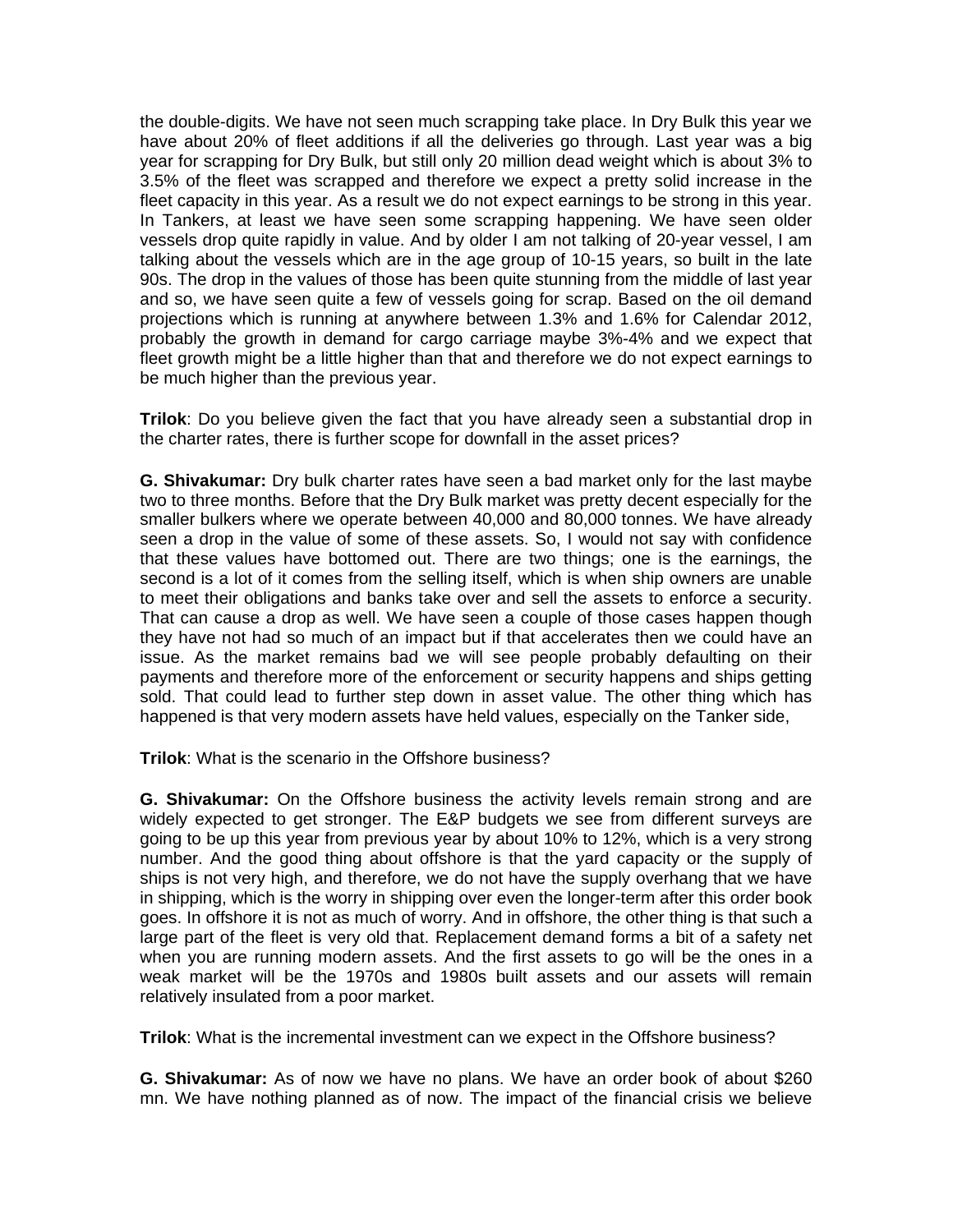has not been fully felt in a lot of the markets, including Shipping. As I mentioned that one is that banks enforcing security, the other is that there is actually a lack of funding for people to take delivery of assets. We are a top-rated name, so we are still in a position to raise financing in the ship finance market. But a lot of companies are having difficulty doing this and that is another factor which will really add to the pressure on asset values and therefore we are adopting a 'Wait and Watch' attitude. As you would have seen we have a fairly light balance sheet, we have leveraging capability, we have substantial amount of cash sitting in our balance sheet and therefore, we are in a position to commit to further investments but we are being cautious about that.

**Moderator**: We have our next question from Ms. Pallavi from CRISIL.

**Pallavi**: I wanted to know at what price are the jack up rigs been chartered?

**G. Shivakumar:** We are not allowed to give out that information.

**Pallavi**: What is the proportion of spot and time charter contracts in shipping?

**G. Shivakumar:** For this quarter we have 80% covered as of now. But that is because we have already gone through almost half the quarter and there is very little left of the quarter to cover. So, this quarter we have covered 80% of the operating days and for the next year we have a cover of little under 20% on the overall shipping fleet.

**Moderator**: We have our next question from Mr. Janakiraman from Franklin Templeton.

**Janakiraman**: Given the fact that coverage for fiscal '13, appears to be on the lower side, will the effective day rates come down quite sharply?

**G. Shivakumar:** It depends on what happens to spot market. What has happened is that we can lock in by fixing out on charter now but time charter rates as they are today and as they have been for the last few months are very low and therefore, we are not putting any risk by time chartering out a ship. This is not a normal situation for us as you would know that we go into a year with only a 20% cover. Some of the contracts are annual contracts which get down with effect from 1<sup>st</sup> April which is the financial year and therefore we expect that as we go into the financial year we will be closer to 25-30% but the point is that we will not be going to a large number on the time charter because we do not see a value in it and we believe that it is actually reducing our yield because by operating the ships well on the spot market we have actually outperformed the time charter rates in the last year.

**Janakiraman**: Will you be able to replicate his strategy in FY'13 as well?

**G. Shivakumar:** We have been able to do that in the last year, year-and-a-half. What has happened is that banks have been putting pressure on some of the weaker borrowers to put away the ships on time charter so that the banks are protected and that is one of the reasons for time charter rates going down. And we do not want to get into a situation where we are competing with these people who are forced to time charter out, which we believe are unremunerative rates.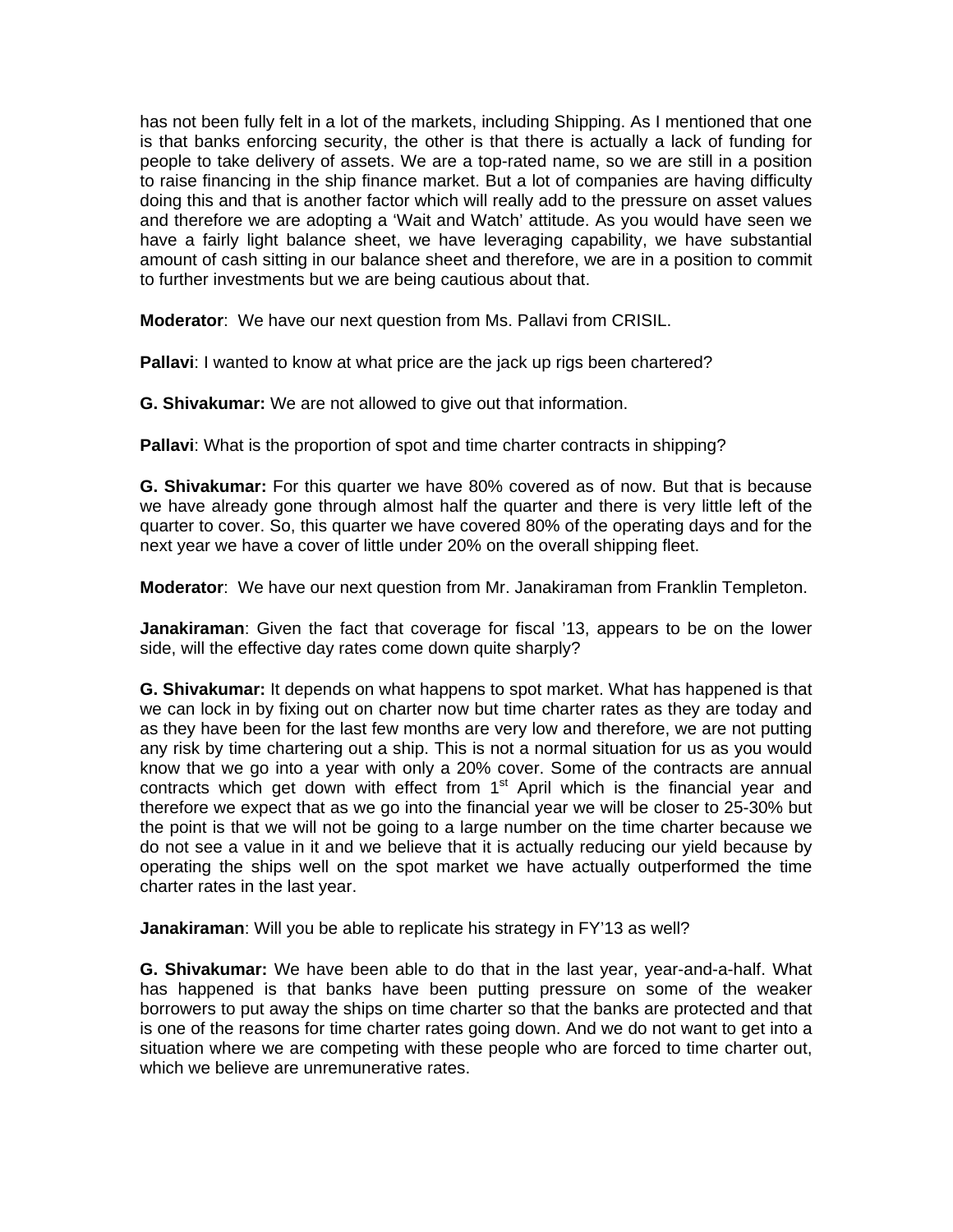**Janakiraman**: Just a hypothetical question, as per the current time charter rates, will they cover the cash opex and interest payments?

**G. Shivakumar:** They will cover opex and maybe just about cover depreciation, but not really. Even if you buy the ship at today's depressed values you would not cover your book breakeven. So, if you had to buy a ship today and time charter it out for a year you would be making a loss.

**Janakiraman**: Given the prospects of a slightly more sticky oversupply situation in the shipping market, would it be fair to assume that even if asset prices come down from the current lower levels, you would be very hesitant to commit more capital into shipping?

**G. Shivakumar:** We are not too hesitant to commit capital. We believe that this is a decent opportunity to invest in shipping and build up a fleet for the long-term, The only thing is that what we like to really ascertain is that whether there is a structural downturn or whether it is cyclical and because that changes our returns in a big way. So if we invest now and the market remains low for the next five years then our return is basically hit. Our investment approach is similar to funds investment approach in that way. Therefore, we are trying to get it closer to where the recovery could take place and therefore that is what we are trying to get some handle on and some confidence on and then we will go out and commit. So far we have not yet got that. As we said, we have been saving of for this opportunity, so then we will be happy to grow the business but not until then.

**Janakiraman**: Lastly, on the hedge reserve accounting, what is the notional value of the outstanding dollar sales that you take in 2007?

**G. Shivakumar:** It is not just dollar sales, there are different kinds of transactions there. The main kind of transaction which we have is when we borrowed Rupees and swap into dollars because we wanted a dollar liability. So, we borrowed in the long-term Rupee debt market through issue of non-convertible debentures. That is an underlying of about \$360 mn. That is the one which is really affected the MTM and therefore the hedging reserve. Both went against our position and therefore the MTM as on  $31<sup>st</sup>$  December was a pretty large number, which a lot of it has got reversed currently but that is the large transaction really which is affecting the hedging reserve.

**Moderator**: We have our next question from Mr. Chetan Kapoor from IDBI Capital.

**Chetan**: My question is regarding the cancellation the order at Mazagon Dock for a multi-purpose supply, which was further disputed by the yard. What would be the amount which was forwarded to the yard like the initial contract amount?

**G. Shivakumar:** It is a little over \$10 mn.

**Chetan**: What would be te interest cost for the group?

**G. Shivakumar:** The interest cost is close 5% for the group as a whole.

**Moderator**: We have our next question from Mr. Ashish Jain from Morgan Stanley.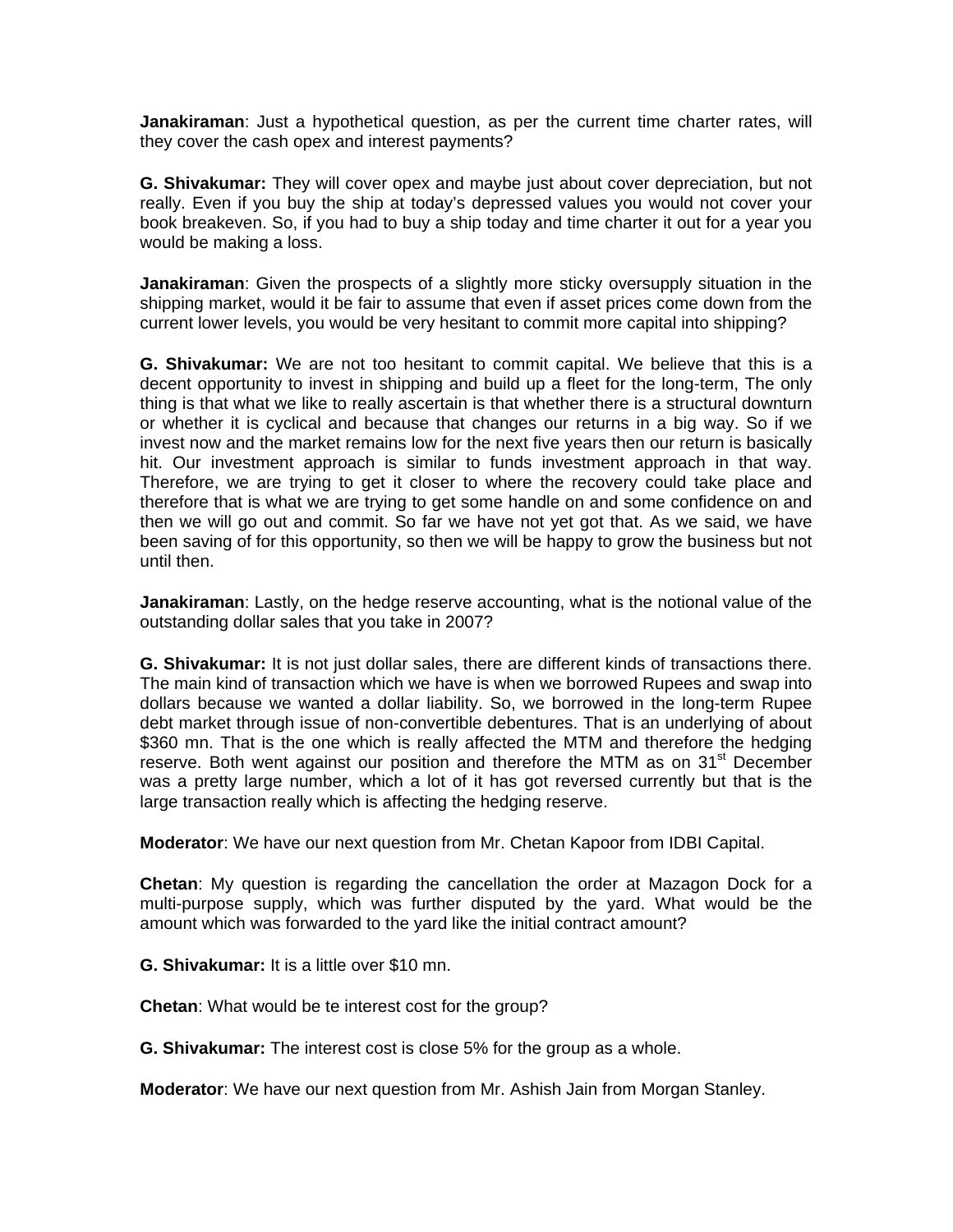**Ashish**: My first question pertains to the response you made to an earlier question in terms of where would be thinking to buying assets given with the balance sheet flexibility we have. Is it right to assume that now from hereon we are looking more from a time correction rather than a price correction?

**G. Shivakumar:** There is also price involved. So, we believe the full impact of the financial crisis has not come through on prices of assets as well. So there has been a huge impact there; drop of maybe 60% to 70% in some cases. But we believe that maybe not the full impact has come through, but we are not yet ready to call the turn. So it is both price as well as time. We are not sure that it has hit that bottom and whether the turn will happen this year or next year.

**Ashish**: Secondly was on this reversal of the impairment of Rs 20 crs that we have done during the quarter. Could you just explain that a bit? Because I thought initially we had booked losses on the VLCCs. So in what context are we reversing this?

**G. Shivakumar:** Let us look at the notional number because I do not want to get into details on exactly how much it is. Let us say we repaid \$10 million as an advance payment on the vessel and we had to revalue it on 31<sup>st</sup> of March. We had to take a hit of \$2 mn on that which was a difference between the purchase and the sale price. So, d remaining receivable on that contract was \$8 mn. As of  $31<sup>st</sup>$  of March the exchange rate was little under Rs. 45 to the Dollar. Now, when you revalue the same \$8 mn on  $31<sup>st</sup>$  of December at the exchange rate of Rs. 53, you are going to receive higher amount in rupees. That different has been returned back because that is the amount that we will actually realize in Rupees.

**Ashish**: Then why was it not done in the previous September quarter?

**G. Shivakumar:** We have done it only for one vessel. As of end of September, we did not know what will happen to the exchange rate but on  $1<sup>st</sup>$  of January we knew what would be the rate at which we would be accounting for the transaction which took place on 6<sup>th</sup> January and therefore, we reversed it based on that.

**Moderator**: We have our next question from Mr. Jehangir from Siddesh Capital.

**Jehangir:** What are your views on the demand growth rates in FY13 for Dry Bulk, Tankers as well as in offshore segment.

**G. Shivakumar:** Taking offshore first, 10-12% increase in E&P budgets will translate into approx 10% increase in demand for assets. On Tankers, approximately 1.5% increase in oil demand will result in maybe 4% increase in demand for cargo carriage on Tankers. On Dry Bulk it is very difficult to say because it is so much driven by China, but you need a huge amount of demand growth to keep up with the fleet growth. We are looking at a 10 percentage number on fleet growth. So, that is going to be pretty tough.

**Moderator**: We have our next question from Mr. Himanshu from M3 Investments.

**Himanshu**: My question is on the jack up rigs. What are the new realizations for Greatdrill Chetna, are they much different than the previous one? Greatdrill Chaaya has been chartered for five years. What is the view when chartering for five years?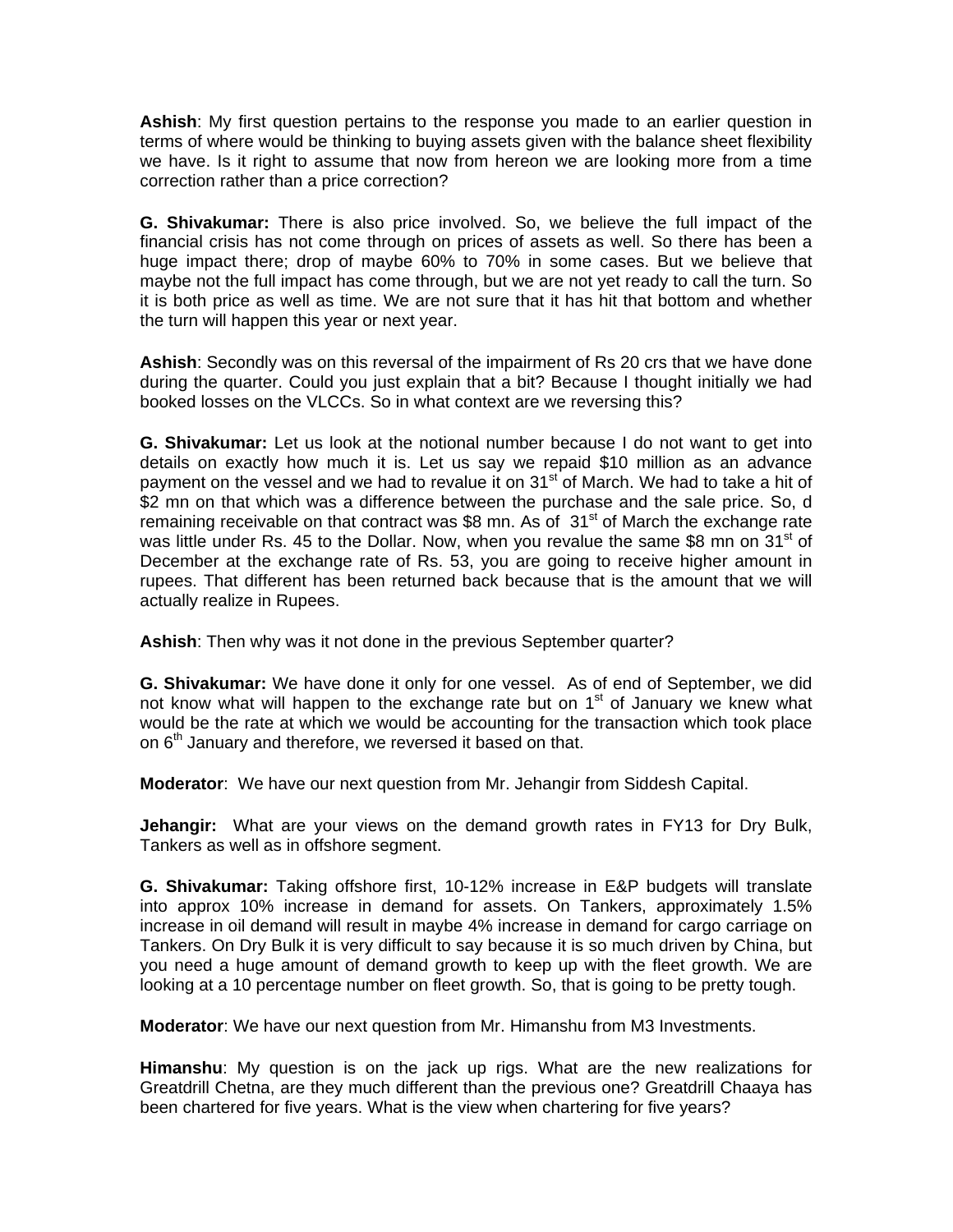**G. Shivakumar:** Both the rigs, Chitra and the Chetna were fixed in 2008 before the market really dropped and therefore the market has not yet come back to the levels that it was at in 2008. Chetna has got repriced but repriced at a lower number than she was earlier operating. And has a contract of 1.5 years. In case of Chaaya we have the risk management processes where we would like to put away as much of our capacity on charter as possible, especially with good signatures and therefore we looked for a longterm contract and put her on contract for a five-year period where she writes down a substantial part of her cost. It is not a commentary on how we expect the market to perform over this period but more as part of our risk management process where we would like to take some risk off the table. All these assets are close to \$200 million and we believe that when we order these assets we should try to reduce the risks to some extent, and that also helps us to leverage and to grow.

**Himanshu**: But will the charter rates be fixed throughout the tenure of 5 years?

**G. Shivakumar:** It will go at the same rate for five years. There is no repricing or options on it. There is a fixed rate contract with no variations and will go at that rate from when she is delivered which will be in end of this year or early next year and will go for the next five years at that rate.

**Himanshu**: What is happening in the AHTSV market because a lot of AHTSVs are on spot? Why are we not placing place them on longer term charter.

**G. Shivakumar:** What is happening is that we have ordered these modern assets and all these were built new by us. So, these are all the assets built 2008 onwards. They are all DP2 which is cutting edge for supply vessels and on the expectation that the old fleet would have to be replaced and that more and more charterers and oil companies would move towards that. However, our expectation on that has not been met and we have come into a situation where we have been competing with very old vessels in similar categories and tenders. So, we had a choice that either we could put away some of these vessels at very low term rate with vessels which was built in 1980's or decide to operate in the spot market and hope for an improvement in the market. We have decided that we will not take very low rates and we will look for markets that value the quality of the asset and the specification of the assets and therefore we are operating more on a spot market. It is just a question of time in our view when the market starts to pay more value for modern assets and where there is a clear 2-Tier market and once that happens then we are sure that these AHTSVs will outperform the market. So, it is a question of time. We have already seen it happening on the rigs side where there are tenders which come out specifically for modern rig, Unfortunately, the asset ticket size for investing in small AHTSVs is pretty low especially if you are buying a 25 or 30-year old asset and therefore the barriers to entry has been quite low in this market.

**Himanshu**: We are hearing a lot of news about the shutdown of refineries on American Coast as well as in European. What would be the impact of this on the product tanker market. What type of tonne mile demand growth are you expecting?

**G. Shivakumar:** Good question. So far we have seen announcements happening, but we have not yet seen necessarily the shutdowns happening as per the announcement. But if the refineries shutdown as per announcements, the direction should be that product movement increases. In terms of tonne miles I would not be able to give you a